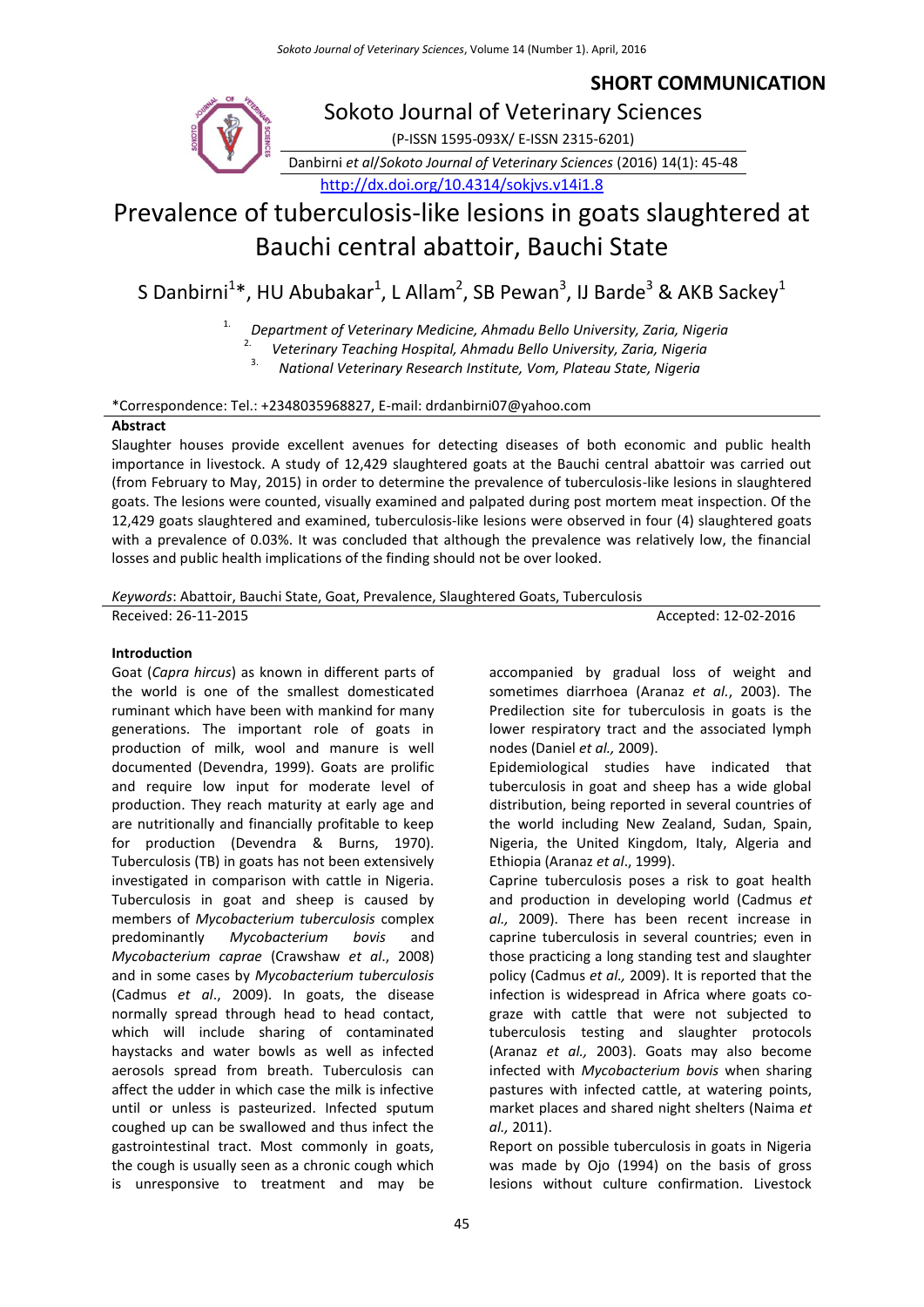owners in Nigeria normally graze cattle and goats together, and this practice poses a high risk for transmission of bovine TB among these animals (Ojo, 1994). This practice is especially a threat to goats in Nigeria because of several reports on bovine TB in cattle in Nigeria (Alhaji, 1976; Cadmus *et al.,* 2006; Abubakar, 2007; Danbirni *et al*., 2010). However, reports on diagnosis of TB in goats in Nigeria are scanty (Cadmus *et al*., 2009). There is need for awareness on the extent to which the public is exposed to certain zoonotic diseases detected in abattoirs and the financial losses through condemnation of affected organs and carcass especially due to tuberculosis in goats (Nfi & Alonge, 1987).The aim of this study therefore was to determine the prevalence of tuberculosislike lesions in goats slaughtered at Bauchi central abattoir of Bauchi State, Nigeria.

#### **Materials and Methods**

#### *Study site and animals*

The study was carried out in Bauchi central abattoir located along Gombe road in Bauchi State. Bauchi town is located between 9° 3ʹʹ and 12° 3' N and 8° 50ʹʹ E of the Sudan Savannah of Northern Nigeria. The abattoir is owned by the state Government and various species of domestic animals such as goats, sheep, cattle and camel are slaughtered daily. Most of the goats slaughtered are of indigenous Nigerian breeds (Sokoto Red, Kano Brown and West African Dwarf) with Sokoto Red and Kano Brown being in majority. The goats for slaughter are being purchased at different nearby local markets and transported to the abattoir. According to the abattoir records of 2015, an average of 300 goats of varying ages and breeds were slaughtered daily in Bauchi central abattoir.

#### *Study design and sampling*

The study was conducted over four (4) months period (February to May, 2015). Visits were made to the abattoir during weekends at 6:00am before ante mortem examination and slaughter. The number of goats brought to the abattoir was recorded and a total of 12,429 slaughtered goats were examined during the period of the study. Examination of lesions similar with tuberculosis in the slaughtered goats was conducted.

#### *Post mortem examination*

Postmortem inspection was performed based on the principle of meat inspection – Visualization, Palpation and Incision (Umoh *et al*., 2005) in order to observe for the presence of granulomatous lesions that were descriptive of tuberculosis. The seven lobes of the two lungs of the goat, (left apical, left cardiac, left diaphragmatic, right apical, right cardiac, right diaphragmatic and right accessory lobes) were inspected, palpated and incised. The carcass including internal organs such as liver, kidneys, mammary gland, intestines and lymph nodes were inspected and palpated. Lymph nodes were not incised for fear of contaminating the carcasses and the environment.

The cut surfaces of the organs were thoroughly examined for the presence of abscesses, cheesy masses and tubercles as described by Corner (1994). Where gross lesions suggestive of tuberculosis were found in any of the tissues, the animal was classified as having tuberculosis-like lesions. The prevalence of tuberculosis-like lesions in the goats slaughtered at the abattoir was expressed as percentage i.e prevalence equals the total number of goats with tuberculosis-like lesions divided by the total number of goats slaughtered multiplied by 100 (Danbirni *et al.,* 2013).

#### **Results and Discussion**

The result of this study showed that a total of 12,429 goats were slaughtered out of which 4 (0.03%) were observed to have TB lesions. This means 4 per 10,000 slaughtered goats were positive. The highest number of goats slaughtered was in the month of May with a prevalence of 0.05 % while February had the lowest number of slaughtered goats with a prevalence of 0.05% (Table 1).

**Table 1:** Prevalence study of tuberculosis-like lesions in slaughtered goats in Bauchi Central abattoir of Bauchi State

| Months       | Total no. of      | No. of slaughtered goats with | Prevalence of TB-like lesions per 10, |
|--------------|-------------------|-------------------------------|---------------------------------------|
|              | slaughtered goats | TB-like lesions               | 000 slaughtered goats                 |
| February     | 2,016             |                               |                                       |
| March        | 3,512             |                               |                                       |
| April        | 3, 143            |                               |                                       |
| May          | 3,758             |                               |                                       |
| <b>Total</b> | 12.429            |                               |                                       |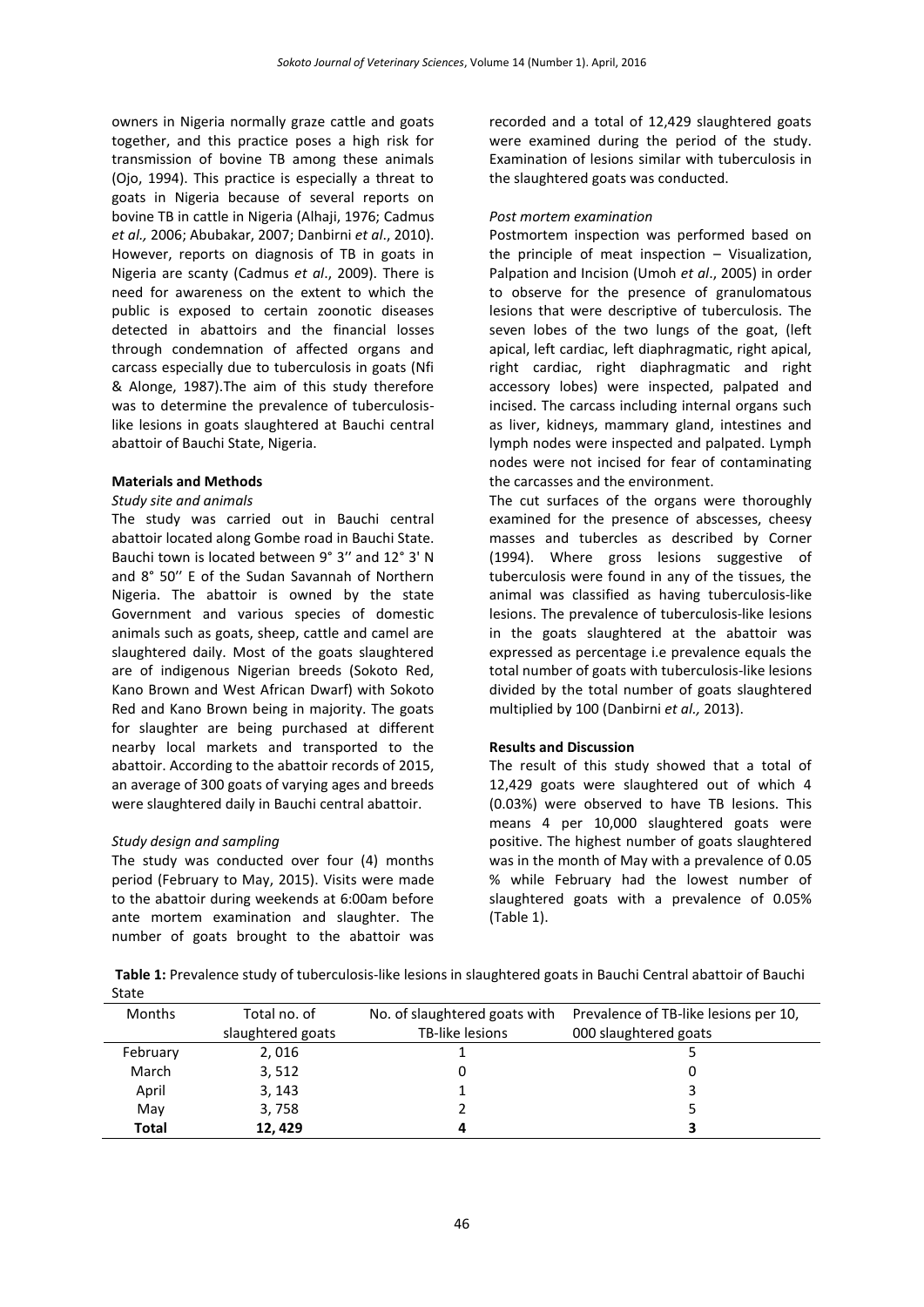A prevalence of 4 positive cases per 10,000 (0.03 %) slaughtered goats was obtained during the study period. The prevalence in this study is lower compared to the work of Cadmus *et al*. (2008) who reported a prevalence of 0.3% in Bodija Municipal abattoir, Ibadan. The difference in the prevalence could be attributed to the short period of the present study (i.e. 32 days) thereby possibly limiting the amount of data to be obtained in determining the true prevalence of the disease.

Furthermore, the high prevalence reported in Ibadan could be attributed to the longer duration of the study and the use of more sensitive diagnostic technique (deletion typing). More so, the prevalence of 0.03% observed in this study was relatively low compared to the work of Hiko & Agga, (2011) who reported a prevalence of 4.2% in goats slaughtered at Mdjo abattoir in Ethiopia and also that of Tafesse *et al*. (2011) who reported a

## **References**

- Abubakar IA (2007). Molecular epidemiology of human and bovine tuberculosis in the Federal Capital Territory and Kaduna State, Nigeria. Ph.D. Thesis, Plymouth University, UK. Pp 1-134.
- Alhaji I (1976). Bovine tuberculosis in four northern states of Nigeria. Ph.D. thesis*,* Ahmadu Bello University, Zaria, Nigeria. Pp 1-236.
- Aranaz A, Liébana E, Gómez-Mampaso E, Galán JC, Cousins D, Ortega A, Blázquez J, Baquero F, Mateos A, Súarez G & Domínguez L (1999). Mycobacterium tuberculosis subsp. caprae subsp. nov.: a taxonomic study of a new member of the Mycobacterium tuberculosis complex isolated from goats in Spain. International *Journal of Systematic and Evolutionary Microbiology*, **49**(3): 1263-1273.
- Aranaz A, Cousins D, Mateos A & Dominguez L (2003). Elevation of *Mycobacterium tuberculosis* subsp*. caprae* to species rank as *Mycobacterium caprae* comb. nov., sp. nov. *International Journal of Systemic and Evolutionary Microbiology,* **53**(6): 1785- 1789.
- Cadmus SI, Adesokan, HK, Jenkins AO & Soolingen D (2009). *Mycobacterium bovis* and *Mycobacterium tuberculosis* in goats, Nigeria. *Emerging Infectious Diseases,* **15**(12): 2066-2067.
- Cadmus SI, Palmer S, Okker M, Dale J, Gover K, Hewinson RG & Gordon SV (2006). Molecular analysis of human and bovine tubercle bacilli from a local setting in Nigeria. *Journal of Clinical Microbiology,* **44**(1): 29–34.

prevalence of 3.1% in goat using single intradermal tuberculin skin test in the same abattoir. Silvano *et al.* (2011) reported a prevalence rate of 1.46% in 822 goats screened for TB. This could be attributed to the difference in exposure to TB-infected animals, the occurrence of animal TB in the geographical locations, techniques employed and duration of the studies.

In conclusion, the overall prevalence of tuberculosis-like lesions in slaughtered goats in this study was 0.03%, revealing a relatively low prevalence of potential TB in goats slaughtered at Bauchi central abattoir. Although the rate of identification is moderately low, the risk and public health importance of potential TB in goats should not be overlooked. Further studies needs to be carried out in other abattoirs within Bauchi State in order to established the prevalence of caprine tuberculosis in the State.

- Cadmus SIB, Adesokan HIC & Awosanya AEJ (2008). Public issues and observations made during meat inspection at Bodija municipal abattoir, Ibadan, Oyo state of Nigeria. *Nigerian Veterinary Journal*, **29**(2): 43-47.
- Corner LA (1994). Post mortem diagnosis of *Mycobacterium bovis* infection in cattle. *Veterinary Microbiology* **1**(40): 53-63.
- Crawshaw T, Daniel R, Clifton-Hadley R, Clark J, Evans H & Rolfe S (2008). "Tuberculosis in goats caused by *Mycobacterium bovis. Veterinary Record*, **163**(4): 127.
- Danbirni S, Pewan SB, Onoja II, Ababa JA & Okaiyeto SO (2013). A five year retrospective study of bovine tuberculosis granulomatous lesions in slaughtered cattle in Adamawa state, Nigeria. *Journal of Veterinary Advance*, **3**(12): 313-318.
- Danbirni S, Sackey AKB, Ayo JO & Bawa EK (2010). Exposure and shedding in milk of *Mycobacterium bovis* in dairy herds using one-step anigen rapid bovine tuberculosis antibodies test and Ziehl-Neelsen stain. *Veterinary Research* **3**(3): 38-42.
- Daniel R, Evans H, Rolfe S, de la Rua-Domenech R, Crawshaw T, Higgins RJ, Schock A, & Clifton-Hadley R (2009). Outbreak of Tuberculosis caused by *Mycobacterium bovis* in Golden Guernsey goats in Great Britain. *Veterinary Record*, **165**(12): 335- 342.
- Devendra C & Burns M (1970). Goats production in the tropics. Commonwealth Bureau of Animal Breeding and Genetics, Farnham Royal, Edinburgh, England. *Technical Communication*, **19** (12): 184.